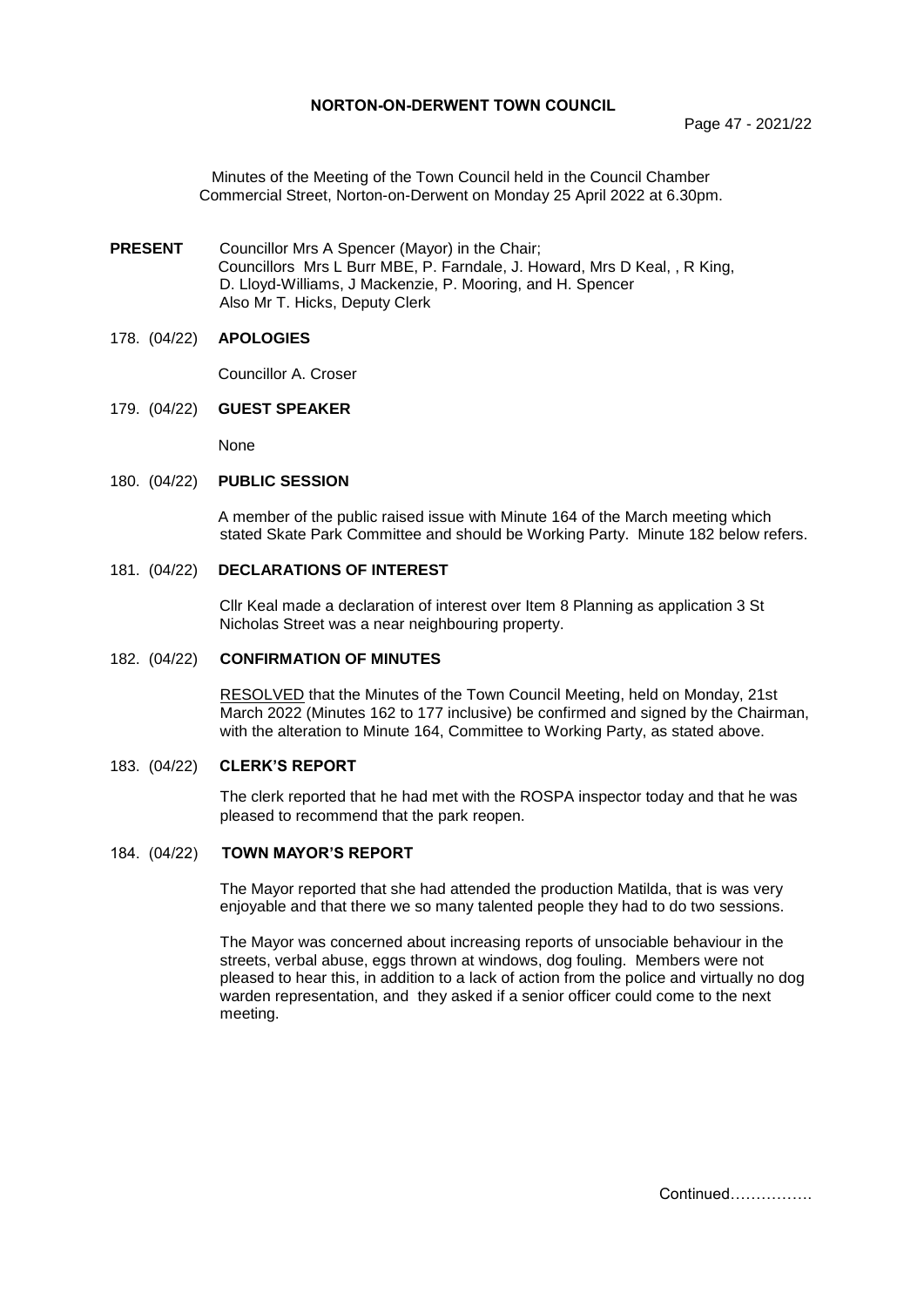## 185. (04/22) **FINANCIAL MATTERS**

(a) Accounts paid and for payment

The RFO reported that accounts nos. 276 to 283 and 001 to 011 inclusive, amounting to £42,263.26 had been paid since the last meeting of the Council. RESOLVED that account nos. 012 to 024 inclusive, amounting to £5,391.04 be paid. Payments to be made accordingly.

(b) Financial report

The financial report for the period 01.03.22 to 31.03.22 was received.

- (c) Budgetary monitoring The monitoring report for the period ending 31 March 2022 was received
- (d) End of Year Report The Receipts and Payments Account for the year ending 31 March 2022 was received

## 186. (04/22) **PLANNING MATTERS**

- (a) Planning applications referred to the Town Council by Ryedale District Council, for comment and/or recommendation were dealt with as follows: -
- 22/00360/HOUSE Erection of single storey rear extension. 3 St Nicholas St, Norton, YO17 9AQ RESOLVED Recommend Approval
- 22/00111/HOUSE Erection of a two storey rear and side extension and erection of a detached garage. 2 Park Road, Norton, YO17 9EA RESOLVED Recommend Approval
- 22/00393/HOUSE [Erection of a two storey side extension following demolition of existing](https://planningregister.ryedale.gov.uk/caonline-applications/applicationDetails.do?activeTab=summary&keyVal=R9GG1HNOMTX00&prevPage=inTray)  [detached garage, construction of veranda to rear and installation of 1no.](https://planningregister.ryedale.gov.uk/caonline-applications/applicationDetails.do?activeTab=summary&keyVal=R9GG1HNOMTX00&prevPage=inTray)  [dormer window at the rear.](https://planningregister.ryedale.gov.uk/caonline-applications/applicationDetails.do?activeTab=summary&keyVal=R9GG1HNOMTX00&prevPage=inTray)  19 Welham Road, Norton, YO17 9DP RESOLVED Recommend Approval
	- (b) To receive decisions notified by Ryedale District Council.

No Decisions Received

## 187. (04/22) **SKATE PARK MATTERS**

(a) Safety Officer

Members received the proposed inspection form, action form and terms of reference for the skate park safety officer. Cllr Howard added that he would like to give the safety officer the power to close the park, though reporting immediately to the clerk. That the safety officer should be present at the annual ROSPA inspection, and that he would report any vandalism. The clerk so no issue with this so it was;

RESOLVED that members accept the inspection form, action form and terms of reference. (b) Scope of Works

Members received a scope of works and additional information to go out as supplementary to the request for quotes. Members discussed the matter citing arguments for and against, it was then voted upon, with 4 for, 5 against and 1 abstention, so it was; RESOLVED that the scope of works and additional information are not sent out as part of the request for quotes.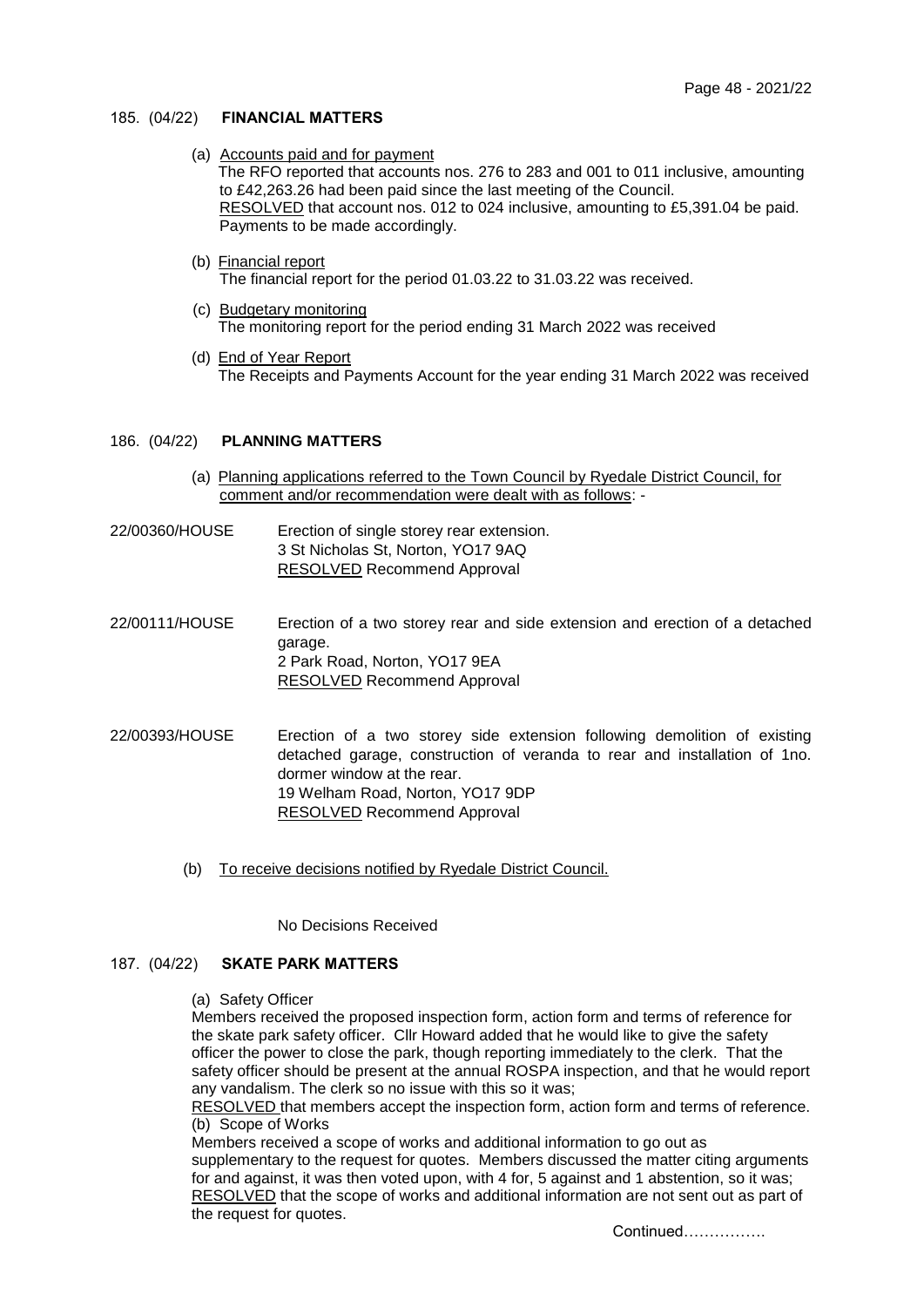(c) Further quote Halfpipe

Members discussed whether to ask a fifth company to quote for the half pipe work. Members discussed the matter citing arguments for and against, it was then voted upon, with 3 for, 6 against and 1 abstention, so it was;

RESOLVED that the 5<sup>th</sup> company not to be approached in the request for quotes.

#### 188. (04/22) **ONE WAY SYSTEM**

Members discussed the issue of a one way system for Norton, so many pinch points and congestion issues along Mill Street, Wood Street, St Nicholas Street and Church Street, amongst several others. Members suggested that one of the key problems was the slowness of getting the link road off the ground from Beverley Road to Scarborough Road. Members said that little had been done by highways in the last few years, still awaiting the rectification of the level crossing junction and the one way system for Malton. It was suggested that the best time to approach the county was when the new authority was implemented, and also noted that we also have a new council next month. It was also felt it important to engage with the new county councillor and make sure our concerns and aspirations are know to them and so they can take this forward.

RESOLVED Agree to wait a month or two and engage with new County Councillor.

## 189. (04/22) **VERGES BYELAW**

Cllr Mckenzie brought to the discussion that is should not be the councillors job to photograph offending vehicles and subsequently report these to the police. Following discussion it was also noted that it should not be the clerks or any officer of the council's job to report these to the police. As the district and county authorities are currently in a state of flux it was felt best to wait for the outcome of what the enforcement departments would look like and consider asking them to do it or hire in / pay for their professional services. In the meantime talk to the police when they come to the council meeting.

RESOLVED Await to see what the new county format is in relation to enforcement and to engage in discussions with the police in the meantime.

# 190. (04/22) **STANDING ORDERS – RESTRICTION ON COUNCILLOR ACTIVITIES**

Cllr Keal brought a proposal, seconded by Cllr King, that in addition to the standard Standing Orders S24, restrictions on councillor activities, that the following be also agreed.

(a) That members should abide by the Norton Town Council Standing Orders as we are obliged to do so as members of this council

(b) No member of council undertakes any work pertaining to council projects without the express agreement from Council

(c) No member of council should contact professional companies commissioned by Council to request further information or ask questions of them without prior agreement from the Council and the town clerk.

(d) Members of council do not undertake any practical tasks or work on council property or assets belonging to or managed by the council. This work to be undertaken by professional contractors.

RESOLVED it was then voted upon, with 5 for, 2 against and 3 abstention, so it was agreed to accept these statements, and they will be appended to the S24 rules.

## 191. (04/22) **CORRESPONDENCE**

#### None

Continued…………….